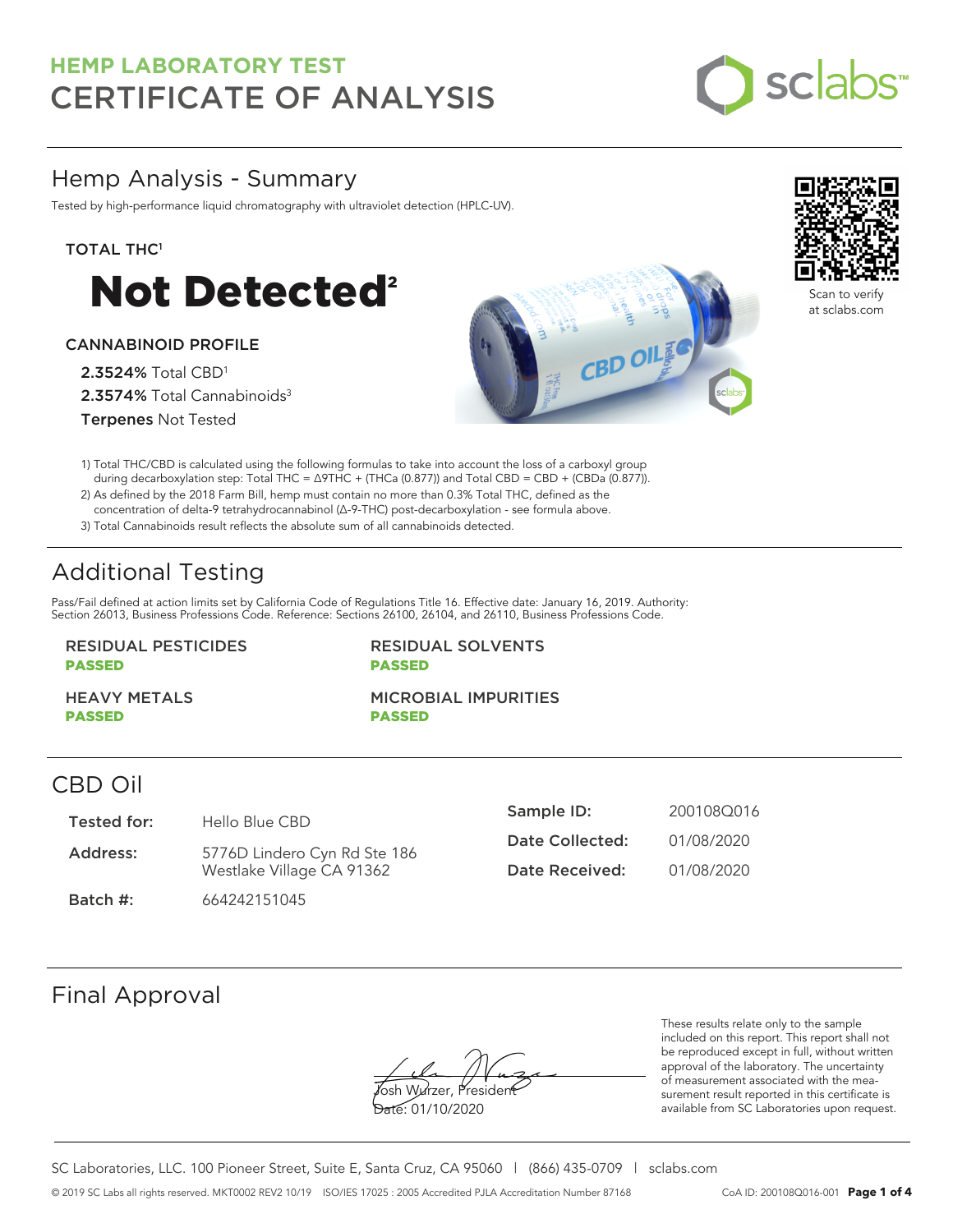

| Sample Name:        | <b>CBD Oil</b>        |
|---------------------|-----------------------|
| LIMS Sample ID:     | 200108Q016            |
| Batch #:            | 664242151045          |
| Source Metrc ID(s): |                       |
|                     |                       |
|                     |                       |
| Sample Type:        | Other                 |
| Batch Count:        |                       |
| Sample Count:       |                       |
| Unit Mass:          | 27.585 Grams per Unit |
| Serving Mass:       |                       |
| Density:            | $0.9195$ g/mL         |

#### **Moisture Test Results**

Moisture

**Results (%)**

#### **Cannabinoid Test Results 01/10/2020**

Cannabinoid analysis utilizing High Performance Liquid Chromatography (HPLC, QSP 5-4-4-4)

|                                          | mg/g            | %         | $LOD / LOQ$ mg/g |
|------------------------------------------|-----------------|-----------|------------------|
| Δ9THC                                    | ND              | ND        | 0.0009 / 0.003   |
| $\triangle$ 8THC                         | <b>ND</b>       | <b>ND</b> | 0.0009 / 0.003   |
| <b>THCa</b>                              | <b>ND</b>       | ND.       | 0.0009 / 0.003   |
| <b>THCV</b>                              | <b>ND</b>       | ND        | 0.0004 / 0.001   |
| <b>THCVa</b>                             | <b>ND</b>       | <b>ND</b> | 0.0013 / 0.004   |
| <b>CBD</b>                               | 23.524          | 2.3524    | 0.0009 / 0.003   |
| CBDa                                     | <b>ND</b>       | ND.       | 0.0009 / 0.003   |
| <b>CBDV</b>                              | 0.042           | 0.0042    | 0.0004 / 0.001   |
| <b>CBDVa</b>                             | <b>ND</b>       | <b>ND</b> | 0.0003 / 0.001   |
| <b>CBG</b>                               | 0.008           | 0.0008    | 0.001 / 0.003    |
| <b>CBGa</b>                              | <b>ND</b>       | <b>ND</b> | 0.0008 / 0.002   |
| <b>CBL</b>                               | <b>ND</b>       | ND        | 0.0021 / 0.006   |
| <b>CBN</b>                               | <b>ND</b>       | ND        | 0.0009 / 0.003   |
| <b>CBC</b>                               | <b>ND</b>       | <b>ND</b> | 0.0011 / 0.003   |
| <b>CBCa</b>                              | <b>ND</b>       | ND        | 0.0015 / 0.005   |
| <b>Sum of Cannabinoids:</b>              | 23.574          | 2.3574    | 650.289 mg/Unit  |
| Total THC ( $\triangle$ 9THC+0.877*THCa) | ND              | ND.       | <b>ND</b>        |
| Total CBD (CBD+0.877*CBDa)               | 23.524          | 2.3524    | 648.910 mg/Unit  |
|                                          | Action Limit mg |           |                  |
| $\triangle$ 9THC per Unit                |                 |           | ND               |

Δ9THC per Unit Δ9THC per Serving

#### **Batch Photo**



SC Laboratories, LLC 100 Pioneer Street, Suite E Santa Cruz, CA 95060 (866) 435-0709 | sclabs.com

| Date Collected: | 01/08/2020                                                |  |
|-----------------|-----------------------------------------------------------|--|
| Date Received:  | 01/08/2020                                                |  |
| Tested for:     | Hello Blue CBD                                            |  |
| License #:      |                                                           |  |
| Address:        | 5776D Lindero Cyn Rd Ste 186 Westlake<br>Village CA 91362 |  |
| Produced by:    |                                                           |  |
| License #:      |                                                           |  |
| Address:        |                                                           |  |
|                 |                                                           |  |
|                 |                                                           |  |

### **Terpene Test Results**

#### Terpene analysis utilizing Gas Chromatography - Flame Ionization Detection (GC - FID)

|                            | mg/g                   | % | LOD / LOQ mg/g |
|----------------------------|------------------------|---|----------------|
| 2 Bisabolol                | NT                     |   |                |
| 2 Pinene                   | NT                     |   |                |
| 3 Carene                   | NT                     |   |                |
| Borneol                    | NT                     |   |                |
| <sup>2</sup> Caryophyllene | NT                     |   |                |
| Geraniol                   | NT                     |   |                |
| 2 Humulene                 | NT                     |   |                |
| Terpinolene                | NT                     |   |                |
| Valencene                  | NT                     |   |                |
| Menthol                    | NT                     |   |                |
| Nerolidol                  | NT                     |   |                |
| Camphene                   | NT                     |   |                |
| Eucalyptol                 | NT                     |   |                |
| 2 Cedrene                  | NT                     |   |                |
| Camphor                    | NT                     |   |                |
| (-)-Isopulegol             | NT                     |   |                |
| Sabinene                   | NT                     |   |                |
| 27 Terpinene               | NT                     |   |                |
| <b>7</b> Terpinene         | NT                     |   |                |
| Linalool                   | NT                     |   |                |
| Limonene                   | $\overline{\text{NT}}$ |   |                |
| Myrcene                    | NT                     |   |                |
| Fenchol                    | NT                     |   |                |
| <sup>2</sup> Phellandrene  | NT                     |   |                |
| Caryophyllene Oxide        | NT                     |   |                |
| Terpineol                  | NT                     |   |                |
| 2 Pinene                   | NT                     |   |                |
| R-(+)-Pulegone             | NT                     |   |                |
| Geranyl Acetate            | NT                     |   |                |
| Citronellol                | NT                     |   |                |
| p-Cymene                   | NT                     |   |                |
| Ocimene                    | NT                     |   |                |
| Guaiol                     | NT                     |   |                |
| Phytol                     | NT                     |   |                |
| Isoborneol                 | NT                     |   |                |
| 1. A. L. T.                |                        |   |                |

**Total Terpene Concentration:**

### Sample Certification

California Code of Regulations Title 16 Effect Date January 16, 2019<br>Authority: Section 26013, Business and Professions Code.<br>Reference: Sections 26100, 26104 and 26110, Business and Professions Code.



Josh Wurzer, President Date: 01/10/2020

© 2019 SC Labs all rights reserved. MKT0002 REV2 10/19 ISO/IES 17025 : 2005 Accredited PJLA Accreditation Number 87168 CoA ID: 200108Q016-001 **Page 2 of 4**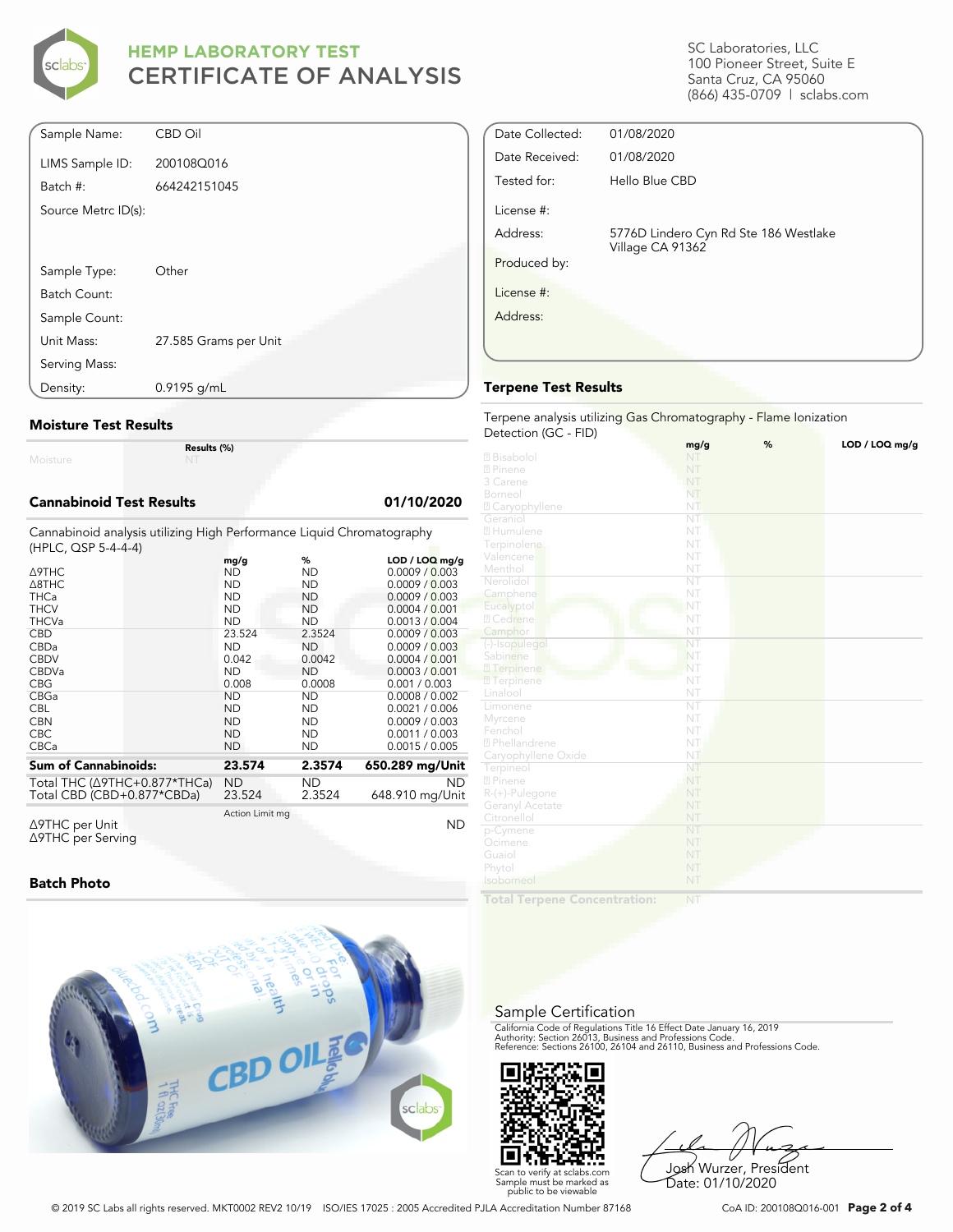

| Density:            | $0.9195$ g/mL         |
|---------------------|-----------------------|
| Serving Mass:       |                       |
| Unit Mass:          | 27.585 Grams per Unit |
| Sample Count:       |                       |
| Batch Count:        |                       |
| Sample Type:        | Other                 |
|                     |                       |
| Source Metrc ID(s): |                       |
| Batch #:            | 664242151045          |
| LIMS Sample ID:     | 200108Q016            |
| Sample Name:        | <b>CBD Oil</b>        |

# Date Collected: 01/08/2020 Date Received: 01/08/2020 Tested for: Hello Blue CBD License #: Address: 5776D Lindero Cyn Rd Ste 186 Westlake Village CA 91362 Produced by: License #: Address:

Pesticide, Fungicide and plant growth regulator analysis utilizing HPLC-Ma $s$ 

| THE LU-IVIDS SPECTIONER V |      |                |                   |                      |
|---------------------------|------|----------------|-------------------|----------------------|
|                           |      | Results (µg/g) | Action Limit µg/g | Reporting Limit µg/g |
| Abamectin                 | Pass | <b>ND</b>      | 0.3               | 0.091                |
| Bifenazate                | Pass | <b>ND</b>      | 5.0               | 0.035                |
| Bifenthrin                | Pass | <b>ND</b>      | 0.5               | 0.038                |
| <b>Boscalid</b>           | Pass | <b>ND</b>      | 10.0              | 0.023                |
| Etoxazole                 | Pass | <b>ND</b>      | 1.5               | 0.022                |
| Imidacloprid              | Pass | <b>ND</b>      | 3.0               | 0.050                |
| Myclobutanil              | Pass | <b>ND</b>      | 9.0               | 0.044                |
| Piperonylbutoxide         | Pass | <b>ND</b>      | 8.0               | 0.020                |
| Pyrethrins                | Pass | <b>ND</b>      | 1.0               | 0.036                |
| Spinosad                  | Pass | <b>ND</b>      | 3.0               | 0.031                |
| Spiromesifen              | Pass | <b>ND</b>      | 12.0              | 0.015                |
| Spirotetramat             | Pass | <b>ND</b>      | 13.0              | 0.042                |
|                           |      |                |                   |                      |

**Pesticide Test Results - Pass 01/09/2020**

### **Mycotoxin Test Results**

| Mycotoxin analysis utilizing HPLC-Mass Spectrometry |    |                                    |                 |
|-----------------------------------------------------|----|------------------------------------|-----------------|
|                                                     |    | Results (µq/kq) Action Limit µq/kq | LOD / LOQ µq/kq |
| Aflatoxin B1, B2, G1, G2                            |    |                                    |                 |
| Ochratoxin A                                        | NT |                                    |                 |

Sample Certification

California Code of Regulations Title 16 Effect Date January 16, 2019<br>Authority: Section 26013, Business and Professions Code.<br>Reference: Sections 26100, 26104 and 26110, Business and Professions Code.



Josh Wurzer, President Date: 01/10/2020

© 2019 SC Labs all rights reserved. MKT0002 REV2 10/19 ISO/IES 17025 : 2005 Accredited PJLA Accreditation Number 87168 CoA ID: 200108Q016-001 **Page 3 of 4**